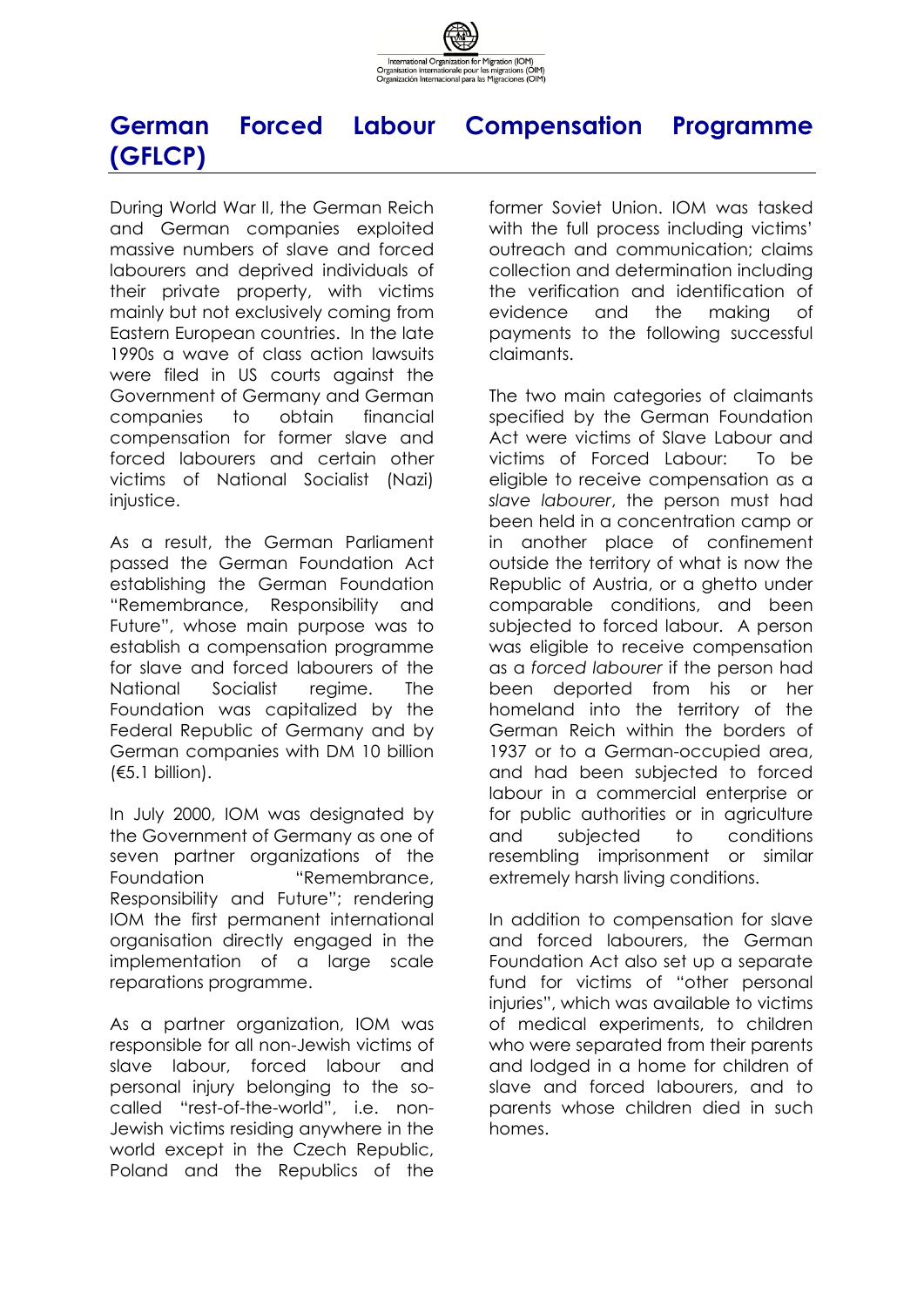

The filing deadline for all claims expired on December 31, 2001. In total, 380,000 claims were received under the GFLCP. The German Foundation administered a DEM 10 billion Compensation Fund, of which approximately DEM 770 million were allocated to IOM: DEM 540 million for slave and forced labour; DEM 200 million for property loss; part of DEM 50 million for personal injury; and DEM 24 million for social programmes for Sinti and Roma. By the end of GFLCP, IOM had paid compensation to over 90,000 slave and forced labourers and 1,656 victims of other personal injury.

In ensuring that all claims were processed in a humane, efficient and fair manner, IOM had to deal with a range of demanding challenges. One major difficulty was the fact that claims needed be processed in more than 20 languages. IOM was also faced with a considerable number of cases for which no or only very little supporting documentary evidence could be found. For the resolution for such claims on the basis of "credibility" required by the German Foundation Act, IOM developed an efficient methodology which was based both on flexible evidentiary standards, hence taking a humanitarian approach towards assessing the plausibility of claims not supported by documentary evidence.

IOM also provided extensive assistance to victims to obtain supporting evidence for their claims through commissioning own historic research and closely liaising with the Red Cross International Tracing Service (ITS) in Bad Arolsen, Germany. By December 2002, IOM had sent data for some 145,000 claims to the ITS of which 10% were corroborated by ITS records. IOM also cooperated with a Foundationfunded centralised system

(*Archivverbund*) for searching federal, state and local archives all over Germany, and closely worked with victims associations, the Central Council for German Sinti and Roma, the Yugoslav Red Cross and other regional and local organisations to find supporting evidence.

In cases where not supporting records could be found; IOM established a procedure whereby corroborated personal statements were accepted as sufficient evidence. The key to IOM's innovative methodology was to allow for flexible evidentiary standards which could be adapted to the reality.

A specific difficulty of GFLCP stemmed from the fact that most victims were elderly; a category of claimants whose specific needs continue to be frequently ignored in reparations efforts. The situation rendered the immediate processing and resolution of claims a particularly prominent concern which was reflected in IOM's intense efforts regarding communication, outreach and claimant support.

IOM utilised its worldwide network of Field Offices to ensure maximum proximity to claimants, which is the most important consideration in information spreading and gathering, claimant assistance and claims collection phases. Eventually, the processing of claims was centralized in Geneva. It relied heavily on computer support to guarantee consistency and efficiency when dealing with hundreds of thousands of claims from all continents.

To maximise the program's outreach, IOM also set up special telephone helplines in 14 countries immediately after the entering into force of the German law on 12 August 2000.